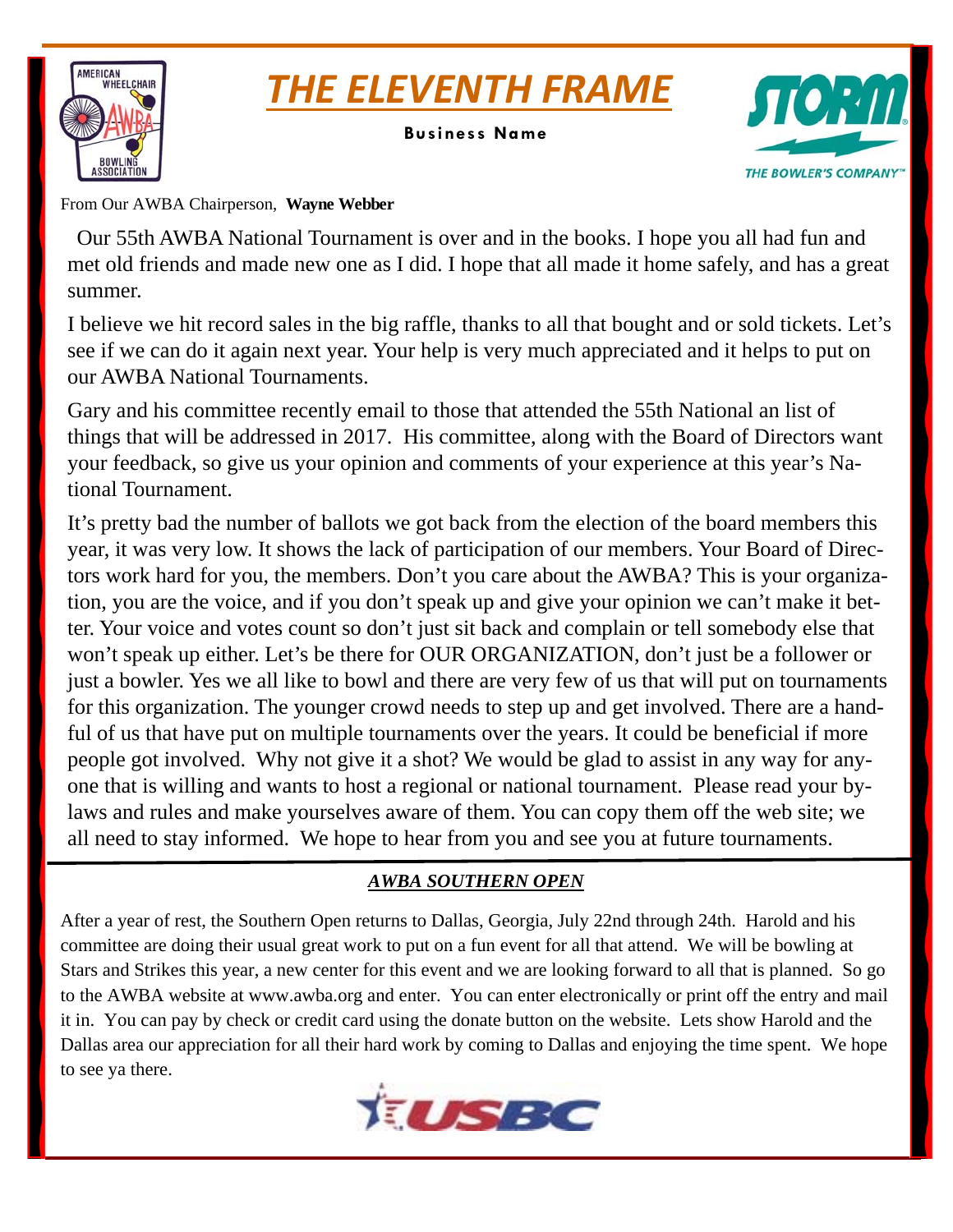#### **Gary Ryan, Secretary**

First let me thank all of those that attended the 55th Nationals in FT. Worth. From the feedback the committee has received, it appears that most had a wonderful time. We are now working on next year to insure that you are treated to another great event in Ft. Worth. Your Board of Directors had a productive meeting discussing many issues focused on the branding of the AWBA. That began in June with Kenneth Hill attending Abilities Expo in Chicago. We will be attending a number of similar expo's over the next year to promote and spread the name of the AWBA. This will include the USBC Convention as well as Bowl Expo. We put in place after years of discussions a New Member Packet for both annual and Life members. A new member will receive an AWBA Polo shirt along with other items. The Life member will receive an AWBA Polo Shirt along with a new Storm bowling ball and other items. The board passed a Tournament Bid Package for those individuals interested in putting on a AWBA event. You can contact me and I will email you a copy of the bidding procedures. We also adopted "term limits" for AWBA Directors. The maximum a Director can serve is 2 terms or 6 years before having to take a break of 3 years before running again. Your board will begin in April to produce a Corporate Annual Report of the AWBA. This will give you the member an true overview of the organization from total members to a detailed financial report of where the organization stands. It will also provide you with a view of the future as seen by the Board of Directors. I am hopeful that the board will begin to look outside our organization to develop outreach programs for those in need. We are moving into a financial position of being able to assist where assistance is needed. Whether that person is one of our members, a family member, an organization focused on helping others, I believe we need to become more than an organization that simply puts on bowling tournaments. We need to begin to work with the youth in chairs around the country to promote wheelchair bowling while at the same time showing the youth that the limitations they face are only as limiting as they themselves allow them to be. That is exactly the way we as members of this great organization should look at the AWBA, we are only as limited as our minds allow us to be. We never should become stagnate in our thoughts or actions for to do so has far reaching effects for the future of this great organization and sport. We want you as our members base to get involved in what is going on. The strength of any great organization or company rests in the people that make up the organization. This year's Annual Membership meeting was not only well attended by you, there were some great ideas for the board to consider and rest assured, we will and report back to you. I personally want more from each of you. I want your involvement in your organization, your ideas, your views, and your time. Creating outreach programs will be a task that will involve many and will at the same time, assist many. So, keep your eyes and ears open, listen to what is worthwhile and truly in need. Then lets talk. Together as we move into the future, we will be faced with many great challenges, but that is nothing new for any of us, as we face challenges each and every day of our lives. And ya know, we win most of them. Until next time, Happy 4th of July to this great country. We are all very blessed.

#### INDEPENDENCE IS A STATE OF MIND, SO IS DEPENDENCEY FOR MOST, YOU CHOSE!!!!!!!



We are sorry to tell everyone that Don Porpora passed away on May 5, 2016 after a long fight with cancer. Don is with God now and will take care of him. He was cremated and his ashes will be buried with his mother and father in Rockford IL. The AWBA lost one of its best members and longest standing member, a member since 1962. Don attended 50 national tournaments. His support of so many tournaments over (300) in those years and he traveled over a million miles. Don was one of the top "A" division bowlers and was inducted into the AWBA Hall of Fame in 2009. Don was liked by so many. Jim Sully states, "I have know Don for 35 years and he was one of my best friends, Don was more like a big brother to me. I will truly miss Don, as for the rest of the AWBA he will be missed but never for-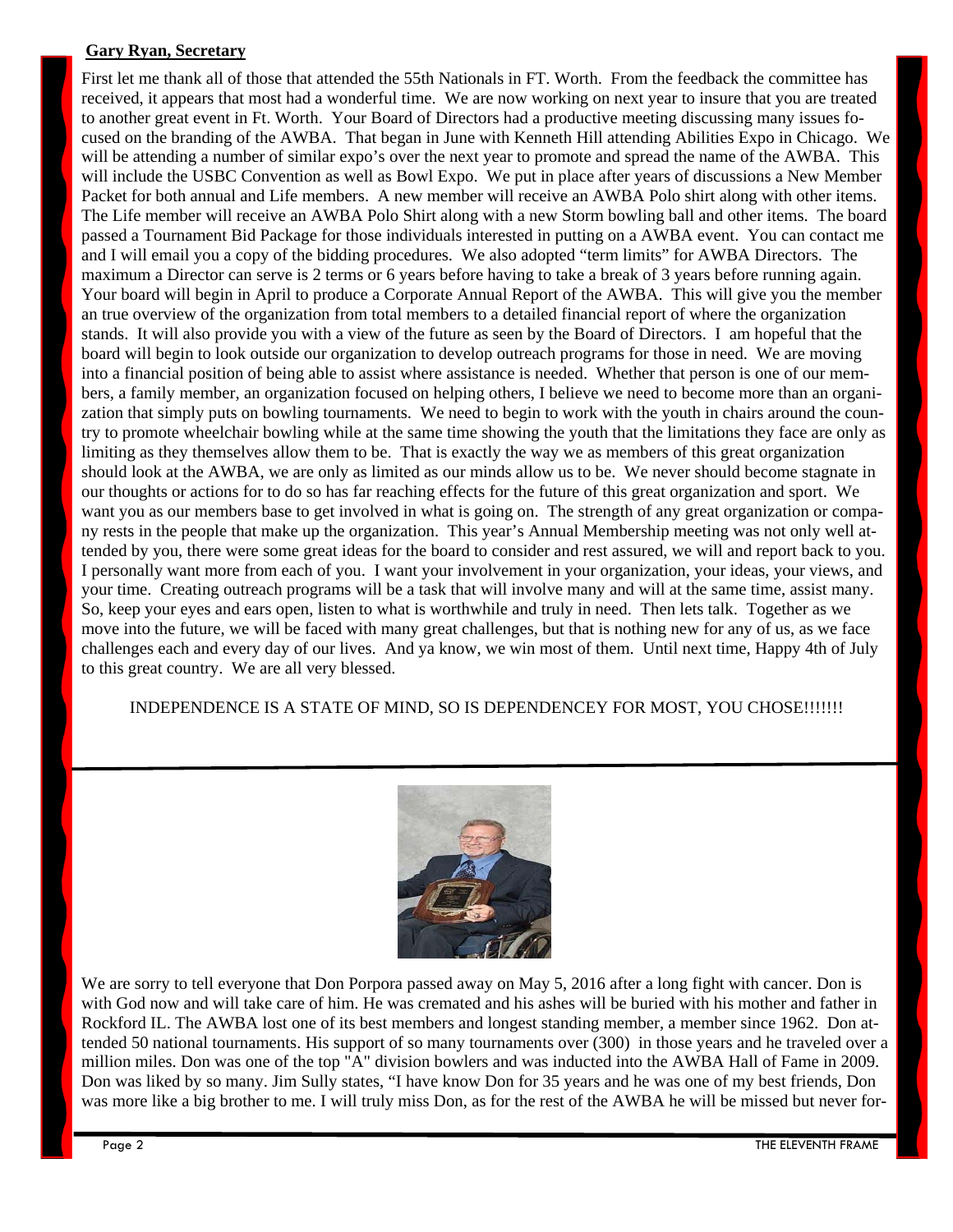#### **2016 Ft. Worth, Tx. 55th AWBA National Championship Gary Ryan, TD**

 59 AWBA bowlers, 7 of which were new AWBA members, their wife's, friends, family, and grandkids converged on Ft. Worth, Texas to partake in the 55<sup>th</sup> AWBA National Championships held at Cityview Lanes. They came from Oregon to Florida, Virginia to California and all points in between to test their skills on what turned out to be challenging lane conditions. And for those that feared the hot, humid, sultry days of May in Texas, they were welcome with temperatures in the 60's and off/on rain showers.

 The competition got started with the Pfister/Ramus Team event on Tuesday with the team of **Gary Poole, new member Jerry Voorheese, and Gary Ryan** all winning their first National Championship. Poole carried the team finishing up with a 198 game that sealed the deal with a total of 1893. Tuesday afternoon the previous year's winners participated in the Tournament of Champions. In the Scratch Division, **George Holscher**, Virginia, took home the prize and **Eddy Hutchens**, Colorado, in the Handicap Division, took first place.

Wednesday morning opened with the General Membership meeting and was well attended. May great questions were asked and the board will report back to the membership in Las Vegas its findings to the questions posed. Opening ceremonies were highlighted by the Lone Star PVA Chapter Color Guard as bowlers were introduced to those in attendance. The first set of Singles competition followed and it was quickly realized by the majority of the field that the shot was most challenging. In saying that, we all had the same shot and there were some great scores log during the first 2 sets of Singles. Wednesday night many bowlers and their friends traveled to Billy Bob's where we were entertained by **Byron Hayne**, a noted country and western singer in the State of Texas put everyone in the "Texas Spirit"

We all returned to Cityview on Thursday for the  $3<sup>rd</sup>$  and  $4<sup>th</sup>$  Singles set and the lanes stayed challenging but many endured. Thursday evening the AWBA hosted the Hall of Fame members to a wonderful dinner at Bonnell's, a famous restaurant in the Ft. Worth area.

Friday began the Nelson/Welker Doubles competition with 25 teams competing for the top spot. In the end, new members **Jerry "JT" Terry, Texas, and Rick Mahaney, Louisiana**, outdueled **Jimmy May, Virginia, and new member Mike Galloway, Kansas**, for the National Doubles Title. Friday night and it was time for the Up/Down Event and it was once again a sell out as we had to turn away 26 people as we were out of lanes. The Ft. Worth community has been a great supporter of this event and the AWBA for the last 4 years and they show it by coming to bowl and financially supporting the event. The 50/50 this year set another record as it exceeded \$2000.

Saturday brought on the  $5<sup>th</sup>$  set of Singles competition with Scratch finishing up with Match play. Saturday night the Awards Banquet was wonderful and we extend our thanks to Gary Hulsenberg, Storm's Director of Marketing, for serving as our guest speaker for the event. In "B" Division, **Mike Brewer** beat new member **Mike Galloway** 215-188, **Brewer** then got beat by **Jerry Voorheese**, 204-187, Jerry then was ousted by **Bryan Shaner**, 197-186 putting Top Qualifier **Jerry Terry against Shaner**. In the end**, Shaner** won his first National Championship beating Terry, 206-199. In "A" Division, a first for me as we had a tie for 5<sup>th</sup> spot between **Gary Ryan and Terry Rock**. In a 2 frame roll off, Ryan missed a 7 pin putting Terry in the 5th spot. **Terry** beat **John Budd**, 218-188, **Gary Poole** then defeat Rock, 198-170, **Poole ousted Andy Bernt**, 226-214 putting Poole against Top Qualifier **Phillip Daniel**. Daniel outlasted Gary for the "A" Title, 227-195 and his first National Title. In Scratch Division, **Walt Roy** out did **Mike DeLoach**, 170-154, **Walt** then eliminated **Eddy Hutchens**, 202-168, **George Holscher** then outlasted Walt, 214-208 putting George against Top Qualifier **Mark Shepherd**. **Mark** won the Scratch title defeating George, 210-175.

 Individual winners of Awards were **Jerry Voorheese**, Senior Classic**, Dawn Brewster**, Alma Ludwig, **Andy Bernt**, Buddy Cole, +212, **George Holscher**, Bill Hart Sportsmanship, High Game Scr. **George Holscher**, 233, High Game Scr. A, **Henry Walter**, 212, High Game Scr. B**., Jimmy May** 190, High Series Scr. **Mark Shepherd** 668, High Series A**, John Gould**, 554, High Series B, **Mike Brewer**,443, High Hcp Game A **Phillip Daniel**, 266, High Hcp Game B, **Bryan Shaner**, 249. High Hcp Series A, **Terry Rock** 685, High Hcp Series B, **Jerry Terry**,708. Richard Carlson Scratch Division, **George Holscher**. Richard Carlson Handicap, **Jerry Voorheese**.

 Finally, I would like to thank the Tournament Committee, **Shawn Beam, Phillip Daniel, Smiley Wallace, Stephen Smith, and Candice Lee**. I would also like to thank all the volunteers especially my wife, **Onie**, for doing an incredible job during the 6 days. And to the sponsors, what a great group of companies we have supporting the AWBA. To the Staff at Cityview, our thanks goes to all of you. And finally, you the members, for coming to Ft. Worth and supporting your tournament. It was my honor to be your Tournament Director. On to next year and another great Nationals at Cityview Lanes. See ya there.

| <b>WELKER DOUBLES</b> |  |  |
|-----------------------|--|--|
| <b>Jerry Terry</b>    |  |  |
| Dielz Mehonev         |  |  |

#### **WEAM CHAMPION TOC**

 **Gary Ryan** 

Gary Poole **George Holscher- Scratch** Rick Mahaney *Berry Voorheese* **Eddy Hutchens-Handicap Eddy Hutchens-Handicap**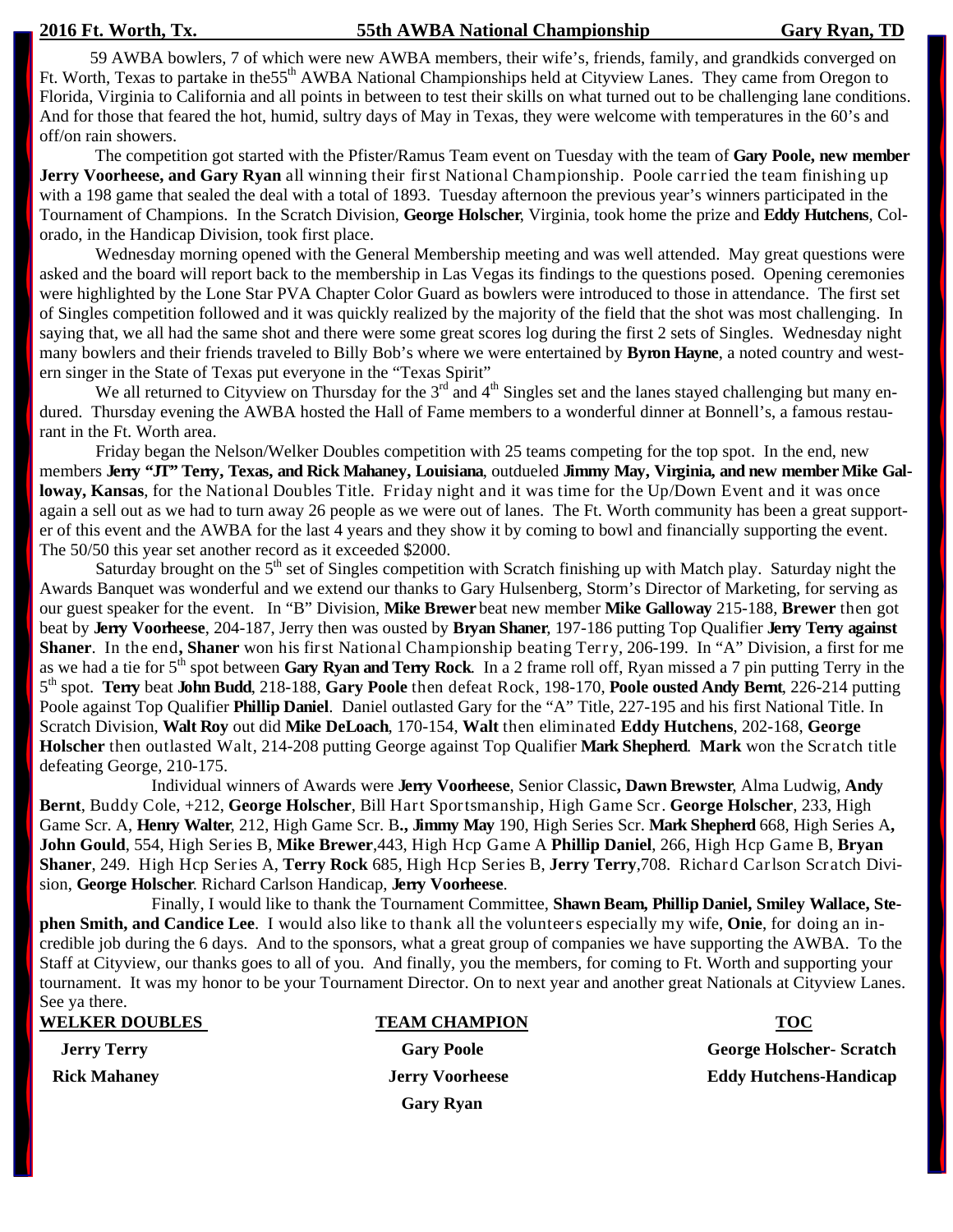#### **"A DIVISION FINAL STANDINGS**

| <b>NAME</b>             | <b>SCR TOT</b> | НСР ТОТ | <b>TOUR AVE.</b> |
|-------------------------|----------------|---------|------------------|
| PHILLIP DANIEL          | 2229           | 3144    | 148              |
| <b>ANDY BERNT</b>       | 2301           | 3111    | 153              |
| <b>GARY POOLE</b>       | 2195           | 3065    | 146              |
| <b>JOHN BUDD</b>        | 2362           | 3052    | 157              |
| <b>TERRY ROCK</b>       | 2217           | 3027    | 147              |
| <b>GARY RYAN</b>        | 2172           | 3027    | 144              |
| <b>KEVIN SCHAEFER</b>   | 2067           | 3012    | 137              |
| <b>JOHNNIE BAYLARK</b>  | 2202           | 2997    | 146              |
| RICH HARRELL            | 2034           | 2979    | 135              |
| <b>HENRY WALTERS</b>    | 2279           | 2954    | 151              |
| <b>JOHN GOULD</b>       | 2336           | 2936    | 155              |
| <b>GABE DIAZ DELEON</b> | 1955           | 2885    | 130              |
| <b>WAYNE WEBBER</b>     | 2210           | 2870    | 147              |
| <b>TERRY STEWART</b>    | 2079           | 2859    | 138              |
| <b>VAN SCHNEIDER</b>    | 1948           | 2848    | 129              |
| <b>DAVID SPOTTS</b>     | 2063           | 2843    | 139              |
| <b>KENNETH HILL</b>     | 2089           | 2839    | 139              |
| ROGER TEMPLAR           | 2256           | 2781    | 150              |
| <b>GRANT BUEHLAR</b>    | 1809           | 2694    | 120              |
| <b>COLBY KORTUM</b>     | 2001           | 2631    | 133              |
| <b>NORM BISSELL</b>     | 1755           | 2625    | 117              |
| <b>HAROLD BOWMAN</b>    | 1740           | 2610    | 116              |

# **"B" DIVISION FINAL STANDINGS**

| <b>NAME</b>             | <b>SCR TO-</b><br>TAL | <b>HCP TO-</b><br><b>TAL</b> | TOUR. A |
|-------------------------|-----------------------|------------------------------|---------|
| <b>JERRY "JT" TERRY</b> | 1705                  | 3355                         | 113     |
| <b>BRYAN SHANER</b>     | 1451                  | 3296                         | 96      |
| <b>JERRY VOORHEESE</b>  | 1496                  | 3251                         | 99      |
| <b>MIKE GALLOWAY</b>    | 1355                  | 3200                         | 90      |
| <b>MIKE BREWER</b>      | 2046                  | 3141                         | 136     |
| <b>KENNY MUMFORD</b>    | 1911                  | 3051                         | 127     |
| <b>JIM COFFEY</b>       | 1696                  | 3046                         | 113     |
| <b>GIL HERRERA</b>      | 1974                  | 3039                         | 131     |
| <b>RICK MAHANEY</b>     | 1650                  | 3030                         | 110     |
| <b>JIMMY MAY</b>        | 1946                  | 2996                         | 139     |
| <b>ALLEN NEU</b>        | 1931                  | 2996                         | 128     |
| <b>ROBERT SMITH</b>     | 1347                  | 2967                         | 89      |
| <b>DAWN BREWSTER</b>    | 964                   | 2944                         | 63      |
| <b>SKYLAR CONOVER</b>   | 1168                  | 2923                         | 77      |
| CHUCK KARCZEWSKI        | 1779                  | 2904                         | 118     |
| <b>KATHY WRIGHT</b>     | 1152                  | 2862                         | 76      |
| <b>CHRISTIE RUDDER</b>  | 1441                  | 2806                         | 96      |
| PAUL COOK               | 1858                  | 2803                         | 123     |
| <b>DOUG BURETA</b>      | 1777                  | 2767                         | 110     |
| <b>STEPHEN SMITH</b>    | 1531                  | 2761                         | 102     |
| <b>CHUCK POTTER</b>     | 1772                  | 2717                         | 118     |
| <b>MILLIE IRIZARRY</b>  | 1407                  | 2652                         | 93      |
| <b>KEITH GREEN</b>      | 1385                  | 2645                         | 92      |
| <b>SMILEY WALLACE</b>   | <b>WITHDREW</b>       |                              |         |

| <i>NATIONAL CHAMPIONS 2016</i> |
|--------------------------------|
| <b>Scratch Champion</b>        |
| <b>Mark Shepherd</b>           |
| "A" Division Champion          |
| <b>Phillip Daniel</b>          |
| "B" Division Champion          |
| <b>Bryan Shaner</b>            |
|                                |

## **SCRATCH DIVISION FINAL**

|            | NAME                                           | <b>GRAND TTL (12 GAMES)</b> |
|------------|------------------------------------------------|-----------------------------|
|            | <b>MARK SHEPHERD</b>                           | 2315                        |
|            | <b>GEORGE HOLSCHER</b><br><b>EDDY HUTCHENS</b> | 2274<br>2178                |
|            | <b>WALT ROY</b>                                | 2039                        |
|            | <b>SHAWN BEAM</b>                              | 1999                        |
|            | <b>MIKE DELOACH</b>                            | 1990                        |
|            | <b>AL UTTECHT</b>                              | 1948                        |
|            | PETER ARBALLO                                  | 1919                        |
|            | <b>DOUG DALTON</b>                             | 1794                        |
| <b>AVE</b> | <b>CURT WOLFF</b>                              | 1590                        |
|            |                                                |                             |

## **RICHARD CARLSON**

#### *ALL EVENT CHAMPION*

**GEORGE HOLSCHER-SCRATCH JERRY VOORHEESE-HANDICAP** 

**55TH**

**AWBA**

**NATIONAL** 

**CHAMPIONSHIP**

**FT. WORTH, TEXAS**

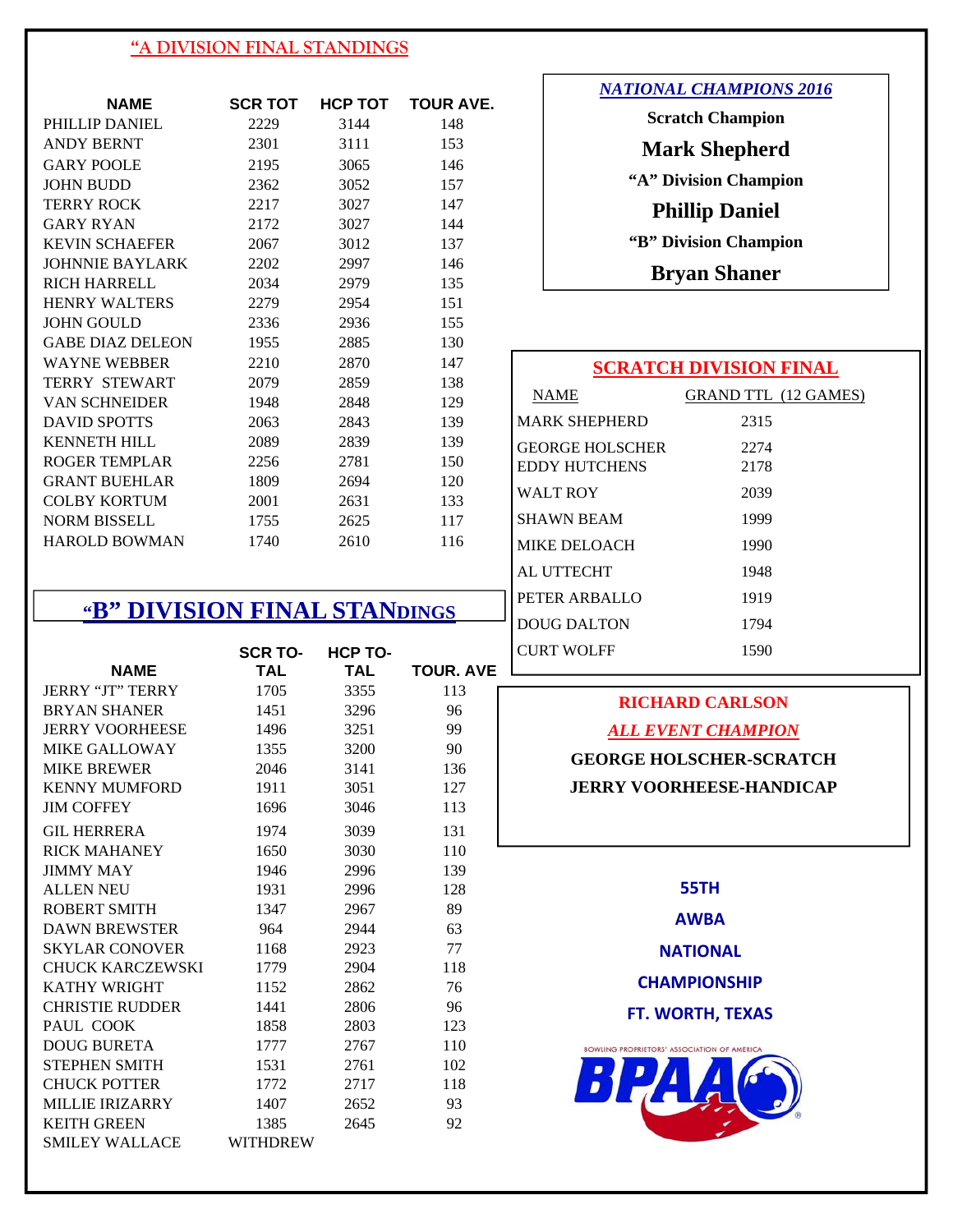



## *"STRIKES, SPARES, GREAT SHOTS"*  **JANUARY THRU JULY, 2016**

| Name                | $200+$          | $250+$              | $500+$   | $550+$  |     | $600+$ | $650+$  | $700+$ |
|---------------------|-----------------|---------------------|----------|---------|-----|--------|---------|--------|
| <b>Andy Bernt</b>   | 208,208211      |                     | 563      |         |     |        |         |        |
| Eddy Hutchens       |                 | 241,248,224,223.236 |          |         |     |        | 660,650 |        |
| R <u>on Johnson</u> | 210,220,205,204 |                     | 510,510  | 569     |     |        |         |        |
| Dave Roberts        | 226-221-209     |                     | 530      | 587-559 |     |        |         |        |
| Gary Ryan           |                 |                     | 508, 526 |         |     |        |         |        |
| Wayne Webber        | 230             |                     | 511,513  |         | 553 |        |         |        |

Be sure to send your scores in to be recognized as an elite wheelchair bowler.!!!!!!!

Millie Irizarry 4,7,10 Split Gary Ryan 4-7-10 Split Smiley Wallace All Spare Game

Updating of the *SPARES, STRIKES, AND GREAT SHOTS* will be reflected on a 3 month interval. Please report them using the Awards form on the AWBA.org website or email them to Gary Ryan to insure they are received. The 6 AWBA National Awards presented at the National Awards Banquet are scores reported between April 1 2016 thru March 31, 2017 and must be reported by the 1st of April, 2016.

*ANNUAL DUES ARE DUE!!!!!!* 

**For those members that pay their dues on an annual basis, your dues will be do and payable by August 1st. The Board of Directors in 2013 increased the annual dues to \$25.00. Your check should be payable and mailed to the following: AWBA** 

# **16006 CONGO LANE**

# **HOUSTON, TEXAS 77040**

**Please accept our thanks in advance for renewing your membership and we look forward to seeing you on the lanes!!** 

| <b>2016 AWBA Tournament Schedule</b>                           |                                     |                                         |                                    |
|----------------------------------------------------------------|-------------------------------------|-----------------------------------------|------------------------------------|
| <b>T'MNT DIRECTOR</b><br><b>DATES</b><br><b>BOWLING CENTER</b> |                                     |                                         |                                    |
| <u>July 22-24</u>                                              | <b>Southern Open</b>                | <b>Stars and Stripes, Dallas, GA</b>    | Harold Bowman, 770-443-1096        |
| <b>August, 18-21</b>                                           | <b>MSPVA Invitational</b>           | <b>King Pin Lanes, Colorado Springs</b> | Donna DeBaca, 303-597-0038         |
|                                                                | September, 23-25 MAPVA Invitational | <b>Bowl America</b>                     | <b>Jimmy May, 8047947447</b>       |
| December 1-4                                                   | <b>Las Vegas Invitational</b>       | <b>Sunset Station</b>                   | <b>Julie Johnson, 702-646-0040</b> |

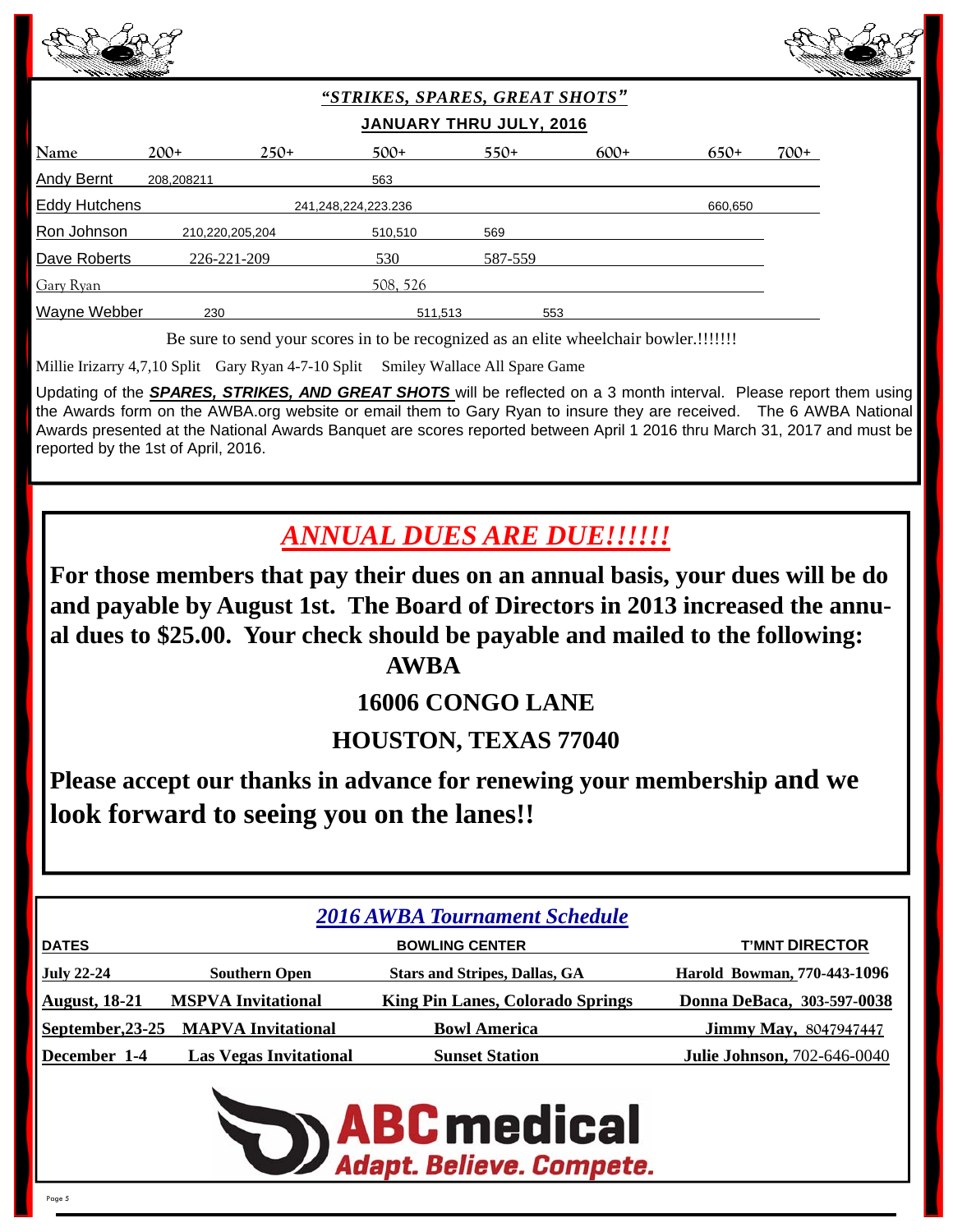# **AWBA Board Of Directors – 2016-2019 Effective 8-1-2015**

| Chair:                                         | Wayne Webber, 1533 Pelican Place, Palm Harbor, FL 34683______________________727-738-1342  |                  |  |
|------------------------------------------------|--------------------------------------------------------------------------------------------|------------------|--|
| 2014-2017<br>Email – wwebber69@tampabay.rr.com |                                                                                            |                  |  |
| <b>Vice Chair:</b>                             | Eddy Hutchens, 3291 Flintwood Road, Franktown, CO 80116 303-840-2928                       |                  |  |
| 2014-2018                                      | Email - SPCLED1@aol.com                                                                    |                  |  |
| Secretary:                                     | Gary Ryan, 16006 Congo Lane, Houston, Texas 77040_________________________713-444-7588     |                  |  |
| 2014-2018                                      | Email: garyryan210@gmail.com                                                               |                  |  |
| <b>Treasurer:</b>                              | Mark Shepherd, 8418 Winncrest Lane. Colorado Springs, CO. 80920 ____________719-210-5733   |                  |  |
| 2014-2017                                      | Email: markshepherd@msn.com                                                                |                  |  |
|                                                | <b>AWBA BOARD OF DIRECTORS - 2015-18</b>                                                   |                  |  |
| 2017                                           | Johnnie Baylark, 1961 Concord Dr., Downers Grove, IL., 60516 _______________630-699-0732   |                  |  |
|                                                | Email-jbay1976@att.net                                                                     |                  |  |
| 2017                                           | Harold Bowman, 890 Macland Road #2704, Dallas, GA 30132 770-443-1096                       |                  |  |
|                                                | Email - Haroldbowman@bellsouth.net                                                         |                  |  |
| 2019                                           | Kenneth Hill, 1639 Pathway Dr., Naperville, IL. 60656_________________________630-527-4151 |                  |  |
|                                                | Email--khill82200@gmail.com                                                                |                  |  |
| 2019                                           | David Nelson, 21330 Castlerock Ln., Gretna, Ne 68028 402-208-4841                          |                  |  |
|                                                | Email – dnelson68135@yahoo.com                                                             |                  |  |
| 2018                                           | Phillip Daniel, 3508 County Road 2176, Greenville, Texas 75402_______________ 903-331-2702 |                  |  |
|                                                | Email-caddoflip1949@yahoo.com                                                              |                  |  |
| 2018                                           | Janet Norwood, 929 Dallas Court, Virginia Beach, VA. 23464_____________757-615-2942        |                  |  |
|                                                | Email: rollinalong59@gmail.com                                                             |                  |  |
| 2017                                           | Kevin Schaefer, 11890 Mayflower Circle, Fountain Valley, CA 92708_______ 714-839-2056      |                  |  |
|                                                | Email – monymony $1969@$ gmail.com                                                         |                  |  |
| 2019                                           | Dan Spotts, 7039 Red Cardinal Loop, Colorado Springs, CO. 80908___________719-494-1221 (H) |                  |  |
|                                                | Email-danlor2000@msn.com                                                                   | 719-510-7735 (C) |  |
| 2019                                           | Colby Kortum, 13695 Locust St. Thornton, CO, 80602_______________________________          | 307-690-2111     |  |
|                                                | Email-colby.kortum@gmail.com                                                               |                  |  |
| 2018                                           | Henry Walters, 3747 Fairington Dr., Hephzibah, Georgia, 30815                              | 706-220-0123     |  |
|                                                | Email-waltershenry@bellshouth.net                                                          |                  |  |
| Website:                                       | Kenneth Hill, 1639 Pathway Dr., Naperville, IL. 60656____________________________          | 630-527-4151     |  |
|                                                | Email--khill82200@gmail.com                                                                |                  |  |



#### *PLEASE CONTACT ANY OF THE ABOVE FOR MORE INFORMATION OR QUESTIONS*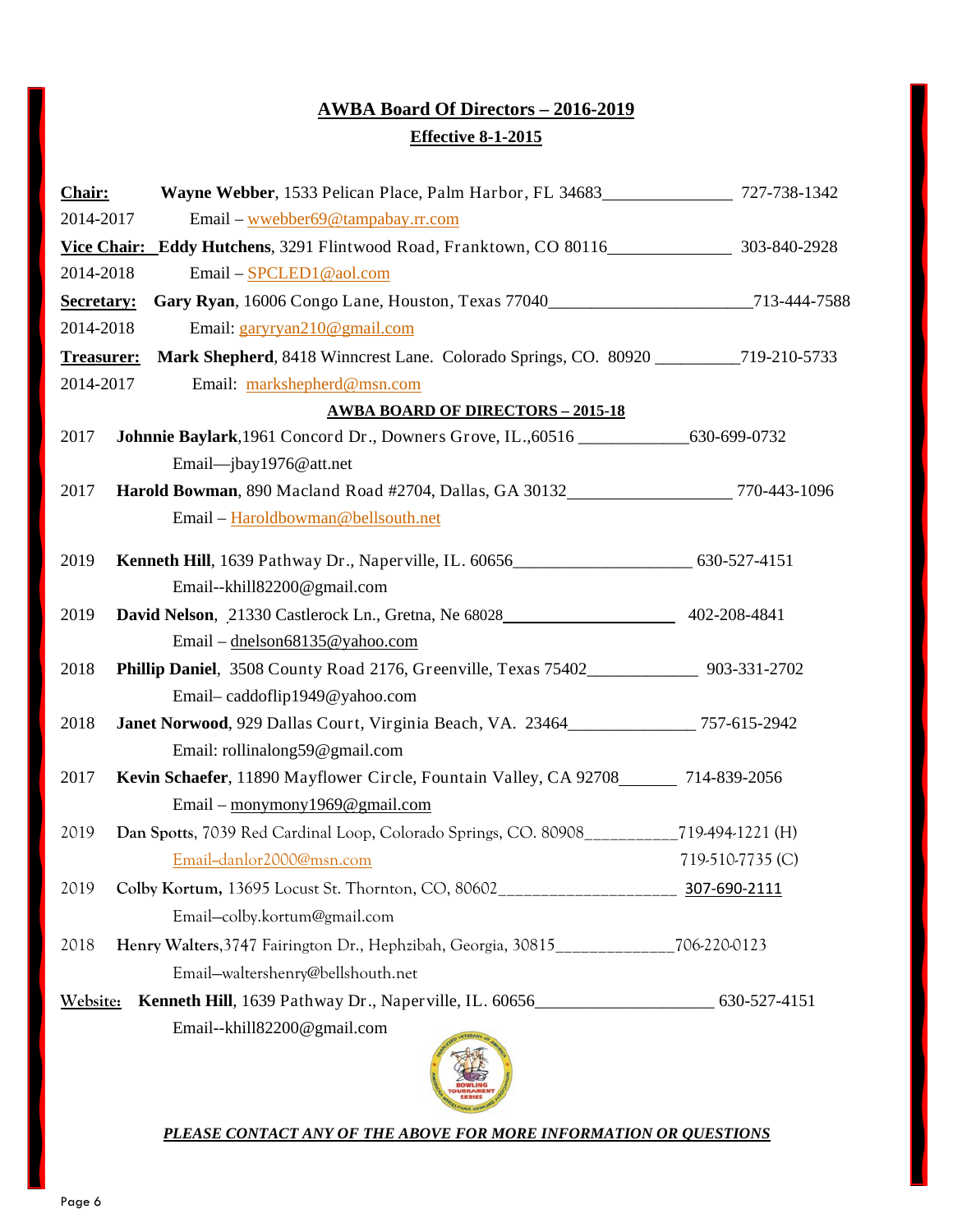| <b>Standing Committee Chairpersons 2016-17</b>                  |        |                                                              |  |  |
|-----------------------------------------------------------------|--------|--------------------------------------------------------------|--|--|
| <b>Executive Committee</b><br><b>Chair: Wayne Webber</b>        |        |                                                              |  |  |
|                                                                 |        | <b>Eddy Hutchens</b>                                         |  |  |
|                                                                 |        | Gary Ryan, Secretary                                         |  |  |
|                                                                 |        | Mark Shepherd,                                               |  |  |
|                                                                 |        | Kenneth Hill, Board Elected                                  |  |  |
| Awards/                                                         | Chair: | Gary Ryan, Awards,                                           |  |  |
|                                                                 |        | <b>Colby Kortum</b>                                          |  |  |
|                                                                 |        | <b>Henry Walters</b>                                         |  |  |
| <b>ByLaws</b>                                                   |        | <b>Chair: Eddy Hutchens</b>                                  |  |  |
|                                                                 |        | Gary Ryan                                                    |  |  |
|                                                                 |        | Janet Korchak                                                |  |  |
| <b>Membership Committee</b>                                     | Chair: | <b>Johnnie Baylark</b><br>Kenneth Hill                       |  |  |
|                                                                 |        | Phillip Daniel                                               |  |  |
| <b>Publicity Committee</b>                                      | Chair: | <b>Kenneth Hill</b>                                          |  |  |
|                                                                 |        | Johnnie Baylark                                              |  |  |
|                                                                 |        | Gary Ryan                                                    |  |  |
| <b>Sponsorship Committee</b>                                    |        | <b>Chair: Gary Ryan</b>                                      |  |  |
|                                                                 |        | Mark Shepherd                                                |  |  |
|                                                                 |        | Kenneth Hill                                                 |  |  |
| <b>Nominating Committee</b>                                     | Chair: | <b>Wayne Webber</b>                                          |  |  |
|                                                                 |        | Dan Spotts                                                   |  |  |
|                                                                 |        | Harold Bowman                                                |  |  |
|                                                                 |        | Kevin Schaefer                                               |  |  |
| <b>Election Committee</b>                                       | Chair: | <b>Gary Ryan, Secretary</b>                                  |  |  |
|                                                                 |        | Smiley Wallace                                               |  |  |
|                                                                 |        | Phillip Daniel                                               |  |  |
| <b>Finance Committee</b>                                        | Chair: | <b>Mark Shepherd, Treasurer</b>                              |  |  |
|                                                                 |        | Gary Ryan                                                    |  |  |
|                                                                 |        | <b>Eddy Hutchens</b>                                         |  |  |
| <b>Scholarship Committee</b>                                    | Chair: | <b>Gary Ryan</b>                                             |  |  |
|                                                                 |        | Dave Nelson                                                  |  |  |
|                                                                 |        | Janet Korchak                                                |  |  |
|                                                                 |        | Kevin Schaefer                                               |  |  |
| <b>Tournament Rules/Site Committee</b>                          |        | Chair: Eddy Hutchens, Vice Chair, Gary Ryan, Sec, 2 Nat'l TD |  |  |
|                                                                 |        | Harold Bowman                                                |  |  |
| <b>Strategic Planning Committee</b>                             |        | <b>Chair:</b> Wayne Webber                                   |  |  |
|                                                                 |        | Mark Shepherd                                                |  |  |
|                                                                 |        | Gary Ryan                                                    |  |  |
|                                                                 |        | Kenneth Hill                                                 |  |  |
| <b>New Equipment Committee</b>                                  |        | <b>Chair: Dave Nelson</b>                                    |  |  |
|                                                                 |        | Dan Spotts                                                   |  |  |
|                                                                 |        | Kevin Schaefer                                               |  |  |
| * Wayne Webber will serve on All Committees as AWBA Chairperson |        |                                                              |  |  |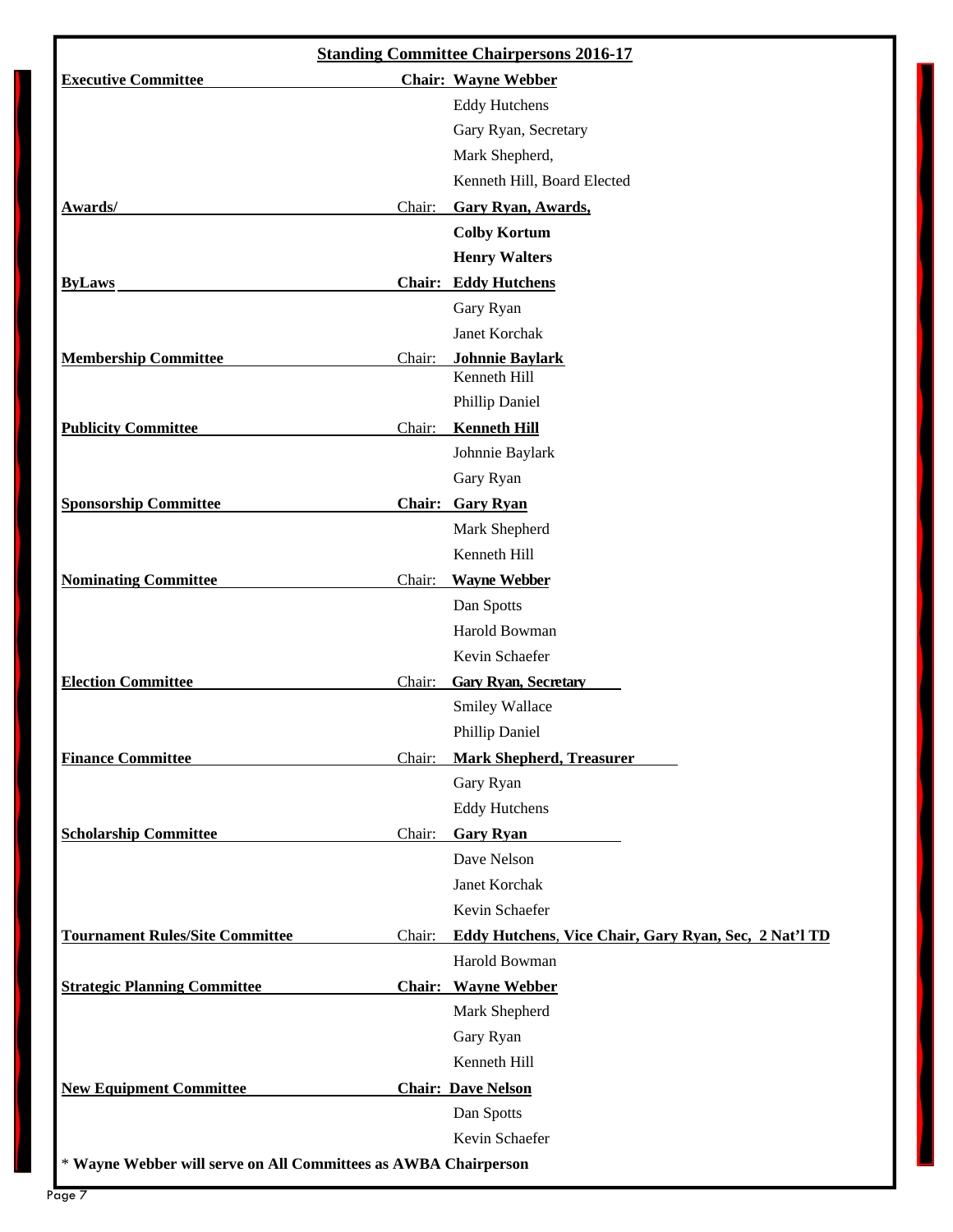

**THE AWBA IS PROUD TO ANNOUNCE OUR FIRST SHIRT DESIGNS THROUGH OUR NEWEST NA-TIONAL SPONSOR, LOGO INFUSION. THESE ARE JUST 6 OF 8 OF OUR NEWEST DESIGNED BOWL-ING JERSEYS EXCLUSIVELY OFFER TO OUR MEMBERS AT A REDUCE PRICE. THIS WILL ALLOW YOU TO LET PEOPLE KNOW MORE ABOUT THE AWBA AND ADVERTISE IT AROUND THE COUN-TRY. TO ORDER YOUR FIRST JERSEY, GO TO WWW.AWBA.ORG AND TAKE IT FROM THERE. THE MEMBER PASSWORD TO ENTER THE AND GET YOUR PASSWORD FOR THE DISCOUNT IS AWBA2012.** 

**SO ORDER YOURS NOW AND YOU WILL SEE GREAT QUALITY AT A VERY AFFORDABLE PRICE.**